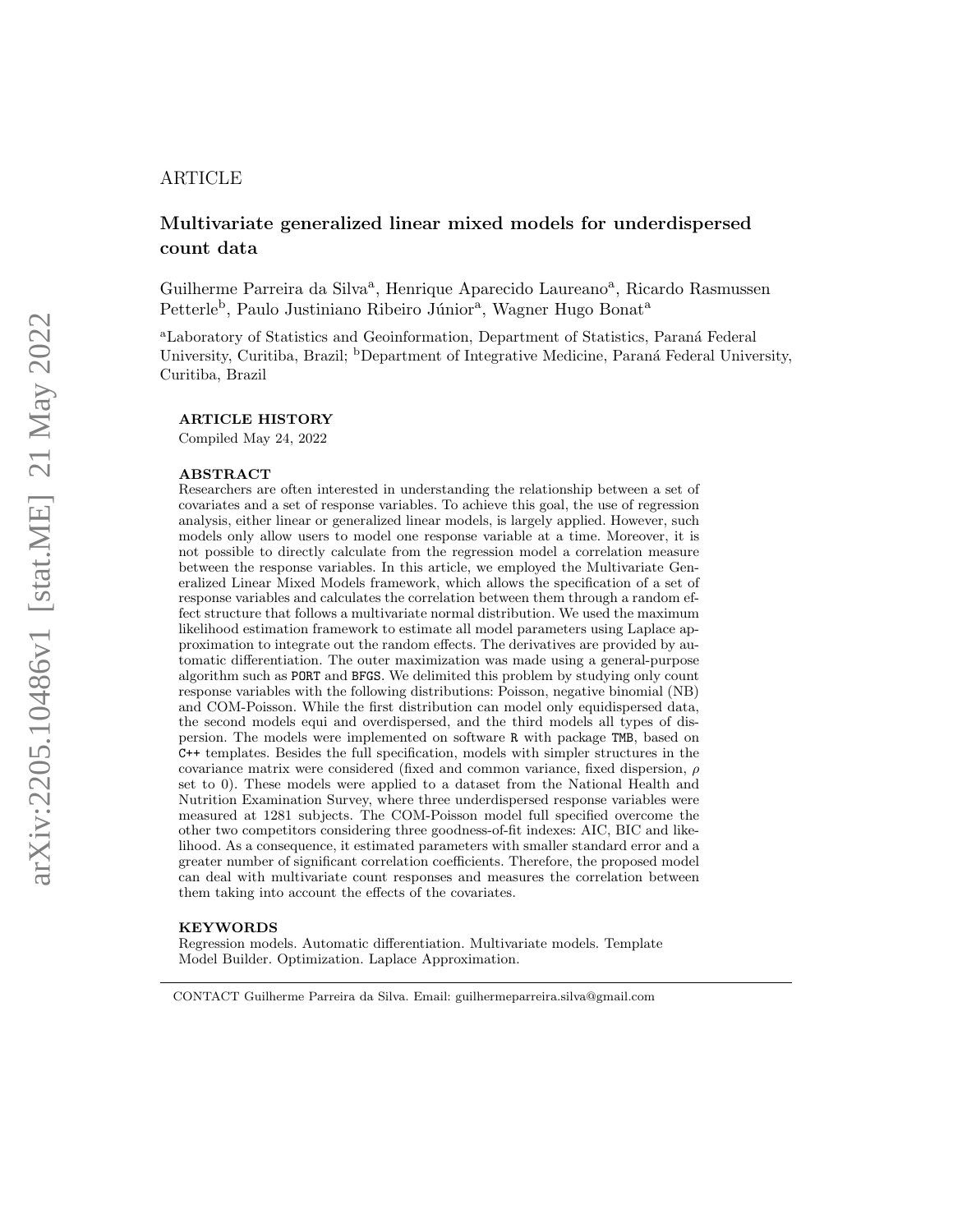### 1. Introduction

Researchers are often interested to understand the relationship between a set of response variables and a set of covariates in their different areas of study. For example, doctors are interested to know whether polypharmacy is related to complications after surgery; veterinarians may be interested to know whether animal welfare is related to meat quality; administrators may be interested to know whether the usage of the new policy has improved social indicators. When we have a set of covariates and one specific objective (response variable), these situations can be addressed in the statistical literature by regression models. Certainly, one of the most known and widely applied is the linear regression (LM) model [\[1\]](#page-14-0).

LM is widely used due to its simplicity and the general ordinary least squares estimation procedure, which is covered in different textbooks in different areas such as business, numerical optimization, agronomy, among others. To correct apply it, it is necessary to verify whether the residuals are independent, not autocorrelated and with homogeneous variance. These assumptions can be too restrictive depending on the context.

As an alternative, the generalized linear model (GLM) is a more flexible approach [\[2\]](#page-14-1). GLM is a class of models that generalizes LM by supporting response variables that belong to the exponential family. The distributions that belong to the exponential family are binomial, gamma, inverse Gaussian, normal, and Poisson. Moreover, it is built upon a link function that connects the linear predictor to the expectation of the response variable, and its variance can be related to its mean.

A count data represents the number of times that an event occurs in a fixed interval, such as time, space, distance, area, among others. Therefore, it is finite and nonnegative. One example of such data is the number of times ear, body posture and head orientation changes in ewes after brushing (a treatment proposed to increase welfare in animals) [\[3\]](#page-14-2). The Poisson distribution is widely used for this purpose but relies on the fact that the variance of the data is equal to its mean, which is known as equidispersion. However, this assumption is too restrictive, and a different mean-variance relationship can be found, such as overdispersion and underdispersion. Overdispersion occurs when the variance of the data is greater than the mean, and it is often found in practice. It usually happens due to excess of zeros, heavy-tailed distribution, or absence of a covariate to model the data [\[4\]](#page-15-0). On the other hand, underdispersion occurs when the variance is smaller than the mean and it is less usual than the overdispersion case [\[5\]](#page-15-1). An underdispersed random variable is characterized by a smaller range of observed counts compared to an overdispersed count data.

Different distributions have been proposed to model count data. When the variance is equal to the mean, after considering the effects of all covariates, Poisson is the most obvious choice. When the data are overdispersed, negative binomial (NB) type II under the same framework of GLM is a good choice. The Extended Poisson Tweedie [\[6\]](#page-15-2) based on the Poisson Tweedie distribution [\[7,](#page-15-3)[8\]](#page-15-4), Conway-Maxwell-Poisson (COM-Poisson) [\[9\]](#page-15-5) and Gamma Count [\[5\]](#page-15-1) distributions can be used to model either under-, equior overdispersed data. The drawback of them is that the probability mass function (pmf) does not have a closed-form expression, making the process of inference time consuming for procedures that rely on the pmf, such as likelihood.

Beyond different distributions, hurdle and the zero-inflated models [\[10\]](#page-15-6) can be used to model count data, especially when the data is zero-inflated [\[11\]](#page-15-7). Two widely-known alternatives are the hurdle and the zero-inflated models. The disadvantage of them is that interpretability becomes cumbersome especially for hurdle model.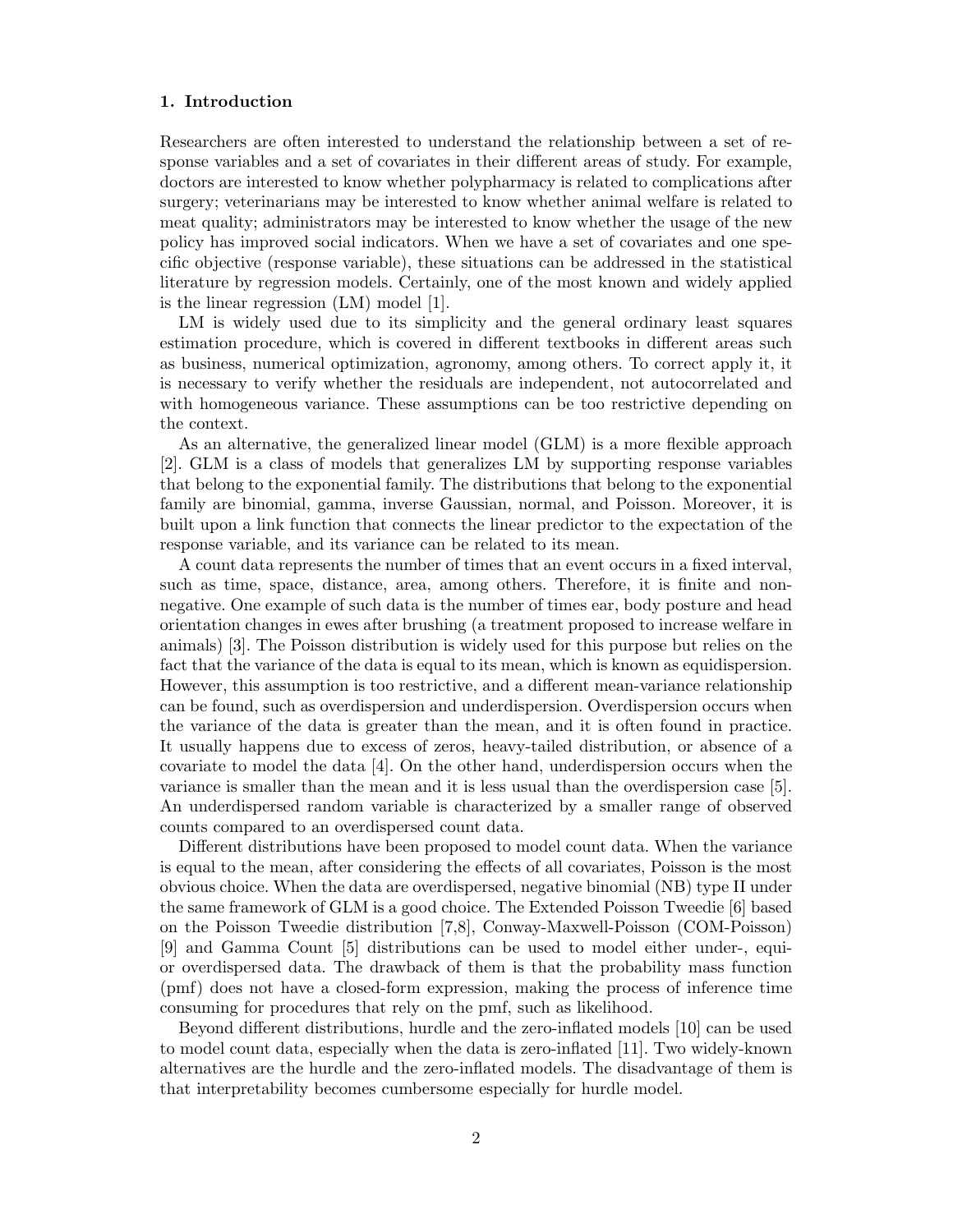All the strategies pointed out here consider that we have available only one response variable. However, it is not difficult to find in the literature datasets where the researchers possess more than 1 response variable for the same study. Usually, the analysis is made by each response individually due to the lack of alternatives in statistical software. Nevertheless, there is an increasing interest in the literature to develop models or distributions that can handle multivariate responses, that is, when there is more than one response variable [\[12\]](#page-15-8).

One approach to model more than one response variable simultaneously is to construct multivariate distributions for count data. [\[13\]](#page-15-9) present three alternatives to model multivariate count data. The first assumes that the marginal distribution is Poisson, and a multivariate distribution is build under copulas or multivariate distribution theory [\[14\]](#page-15-10). The second uses a mixture of independent Poisson. The third method generalizes the first one, where the conditional distributions are also Poisson. However, none of them deals with under-dispersed data. [\[15\]](#page-15-11) proposed a multivariate generalized Poisson regression model based on the multivariate generalized Poisson distribution (MGPD) that can deal with equi-, under- or overdispersed data, the correlation estimates can either be positive or negative, and the estimation is made under the maximum likelihood (ML) framework.

[\[16\]](#page-15-12) provides an overview of different distributions/models for count data. It presents the multivariate NB model (MNBM) and the multivariate Poisson-gamma mixture model (MPGM), which allow only for overdispersion and nonnegative correlation. It also presents the multivariate Poisson-lognormal regression (MPLR) model and the latent Poisson-normal regression model, which allows positive and negative correlation. However, it is suitable only for overdispersed data.

[\[17\]](#page-15-13) proposed the Multivariate Covariance Generalized Linear Models (MCGLM), which is a class of models based on quasi-likelihood [\[18\]](#page-15-14) and generalized estimating equations (GEE) [\[19\]](#page-15-15), that allows fitting multivariate models using only second-order moments assumptions with correlated data. Bayesian Regression Models using Stan - brms package [\[20\]](#page-15-16) and MCMC Generalized Linear Mixed Models - MCMCglmm package [\[21\]](#page-15-17) provide a framework to model multivariate models via Bayesian inference [\[22\]](#page-15-18).

Another alternative is to model the correlation between response variables for the same individual using the class of hierarchical GLM [\[23\]](#page-15-19). This class allows to model correlated variables or individuals via a random effect, an unobserved variable, that can follow any distribution. When the distribution of the random effect is Gaussian, we have the Generalized Linear Mixed Models (GLMM). However, GLMM is widely known and used to model correlation between sample units, not for response variables, such methodology is implemented in consolidated packages in software R [\[24\]](#page-15-20), such as, glmmTMB [\[25\]](#page-15-21), lme4 [\[26\]](#page-16-0) and nlme [\[27\]](#page-16-1).

In this article, we propose to model multivariate underdispersed count data under the framework of GLMMs to accommodate correlation between response variables.

This article contains six sections including this introduction. Section 2 describes the dataset used as a model example of application. Section 3 presents a literature review of the GLMM model. Section 4 proposes the MGLMM model along with the estimation procedure. Section 5 presents the results of the model applied to the data from Section 2. Finally, Section 6 discusses the main contributions of this article and future work is also pointed.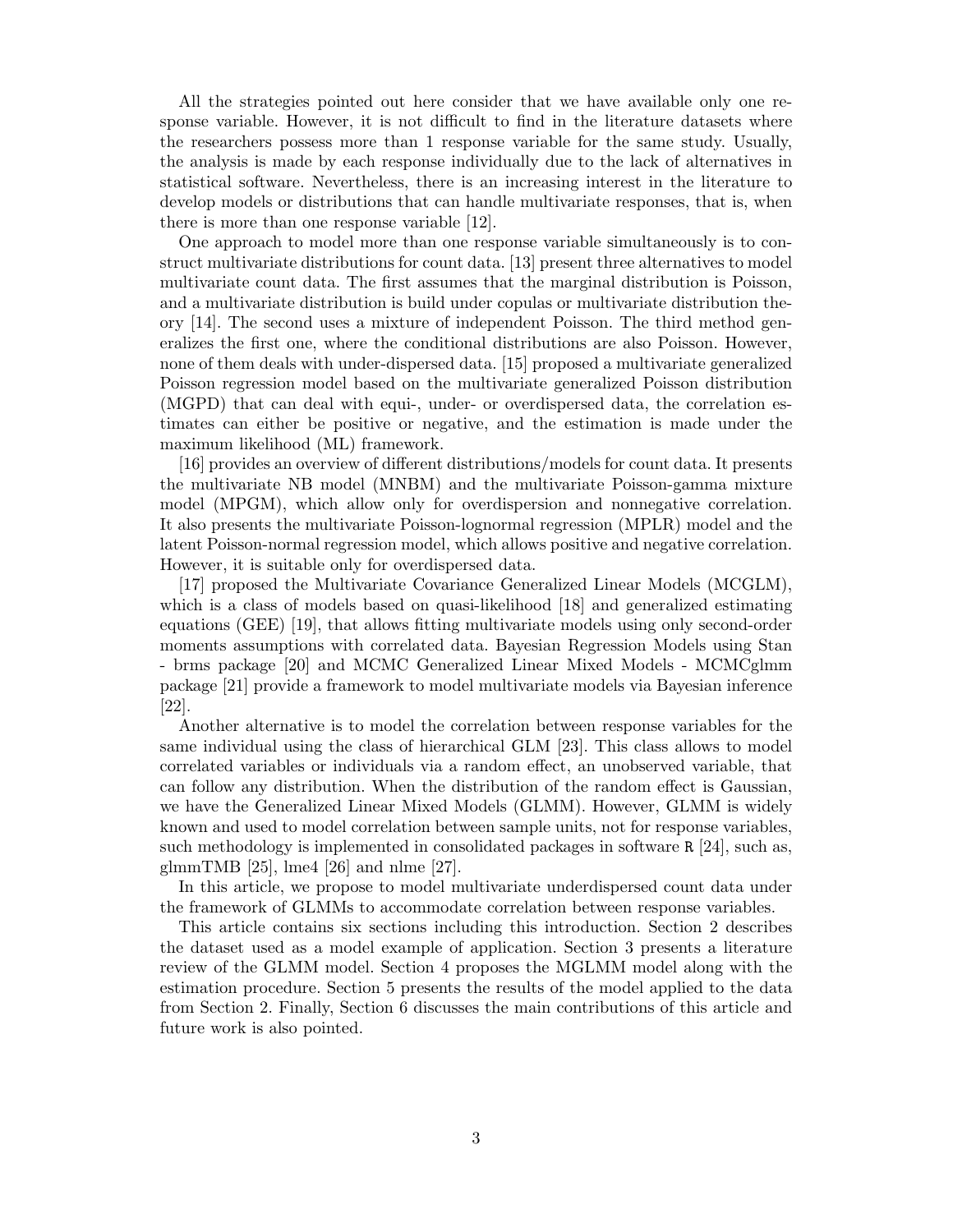## <span id="page-3-0"></span>2. DATASET: NATIONAL HEALTH AND NUTRITION EXAMINATION SURVEY

The National Health and Nutrition Examination Survey (NHANES) is a program that studies the health and nutrition status of adults and children in the United States. This survey is being conducted every year since the early 1960s. Nowadays, it examines a nationally representative sample of about 5,000 subjects each year [\[28\]](#page-16-2). Among different types of data collected, the main objective of this analysis was to investigate whether demographical variables influence sexual behaviour.

We used the sex behaviour and demographic datasets. From the first, it was selected three response variables Nmsp (Number of male sex partners in the past year), Nmosp (Number of male oral sex partners in the past year) and Nspfy (Number of sex partners who are five years older in the past year). From the second dataset, it was used the covariates race  $(0 = 0)$  others,  $1 =$  White), education level (range from  $1 =$  Less Than  $9<sup>th</sup>$  Grade to 5 = College Graduate or above) and marital status (0 = Marital, 1 = Others). After deleting those respondents who had missing data, the sample consisted of 1281 women, with ages ranging from 18 to 80, 57% were married, 43% white and 31% had some college or associates (AA) degree.

One way to analyse this dataset is via regression models. Once all three response variables are count data, we need to choose a suitable probability mass function for this data. In this paper, we compared the Poisson, NB and COM-Poisson probability distributions. As this is a cross-sectional study, we do not have responses correlated over time. However, we may have correlated responses variables, once they were measured in the same individual. The model proposed in [section 4](#page-4-0) can accommodate this situation.

[Table 1](#page-4-1) presents the mean, variance, Fisher Dispersion Index (DI) [\[29\]](#page-16-3) for every response variable and the generalized dispersion index (GDI) [\[30\]](#page-16-4) for the dataset. The main reason for choosing those response variables is the fact that Nmsp and Nmosp can be considered marginally underdispersed, once the sample variance is smaller than the sample mean. Moreover, Nspfy is only a little overdispersed. It is easily seen from the DI, which is calculated by dividing the variance of the variable by its mean. A variable with  $DI > 1$  can be said as overdispersed,  $DI = 1$  as equidispersed and  $DI < 1$ underdispersed.

Moreover, the GDI is a recently proposed multivariate dispersion index. It is calculated based on the expectation of each variable and the covariance between them. When the number of variables is equal to 1, it is just the classical Fisher DI. A GDI  $>1$ classifies the multivariate responses as overdispersed,  $GDI = 1$  as equidispersed and GDI < 1 underdispersed. The standard error (SE) for GDI is calculated using the asymptotic behaviour of the estimator. According to this index, a 95% confidence interval based on SE suggests that this dataset is equidispersed as 1 is included on it.

The three response variables show no or small (Nmsp and Nspfy) correlation between them. [Figure 1](#page-4-2) shows the barplot of each response variable. We can see that there is a higher frequency for non-occurrence of events, rather than the occurrence.

### 3. GENERALIZED LINEAR MIXED MODELS (GLMM)

The GLMM class can be used to address dependent observations, overdispersion, among others [\[31\]](#page-16-5). In addition to the fixed effect from the GLM, it accommodates extra variability through an unobservable variable, the random effect, and is calcu-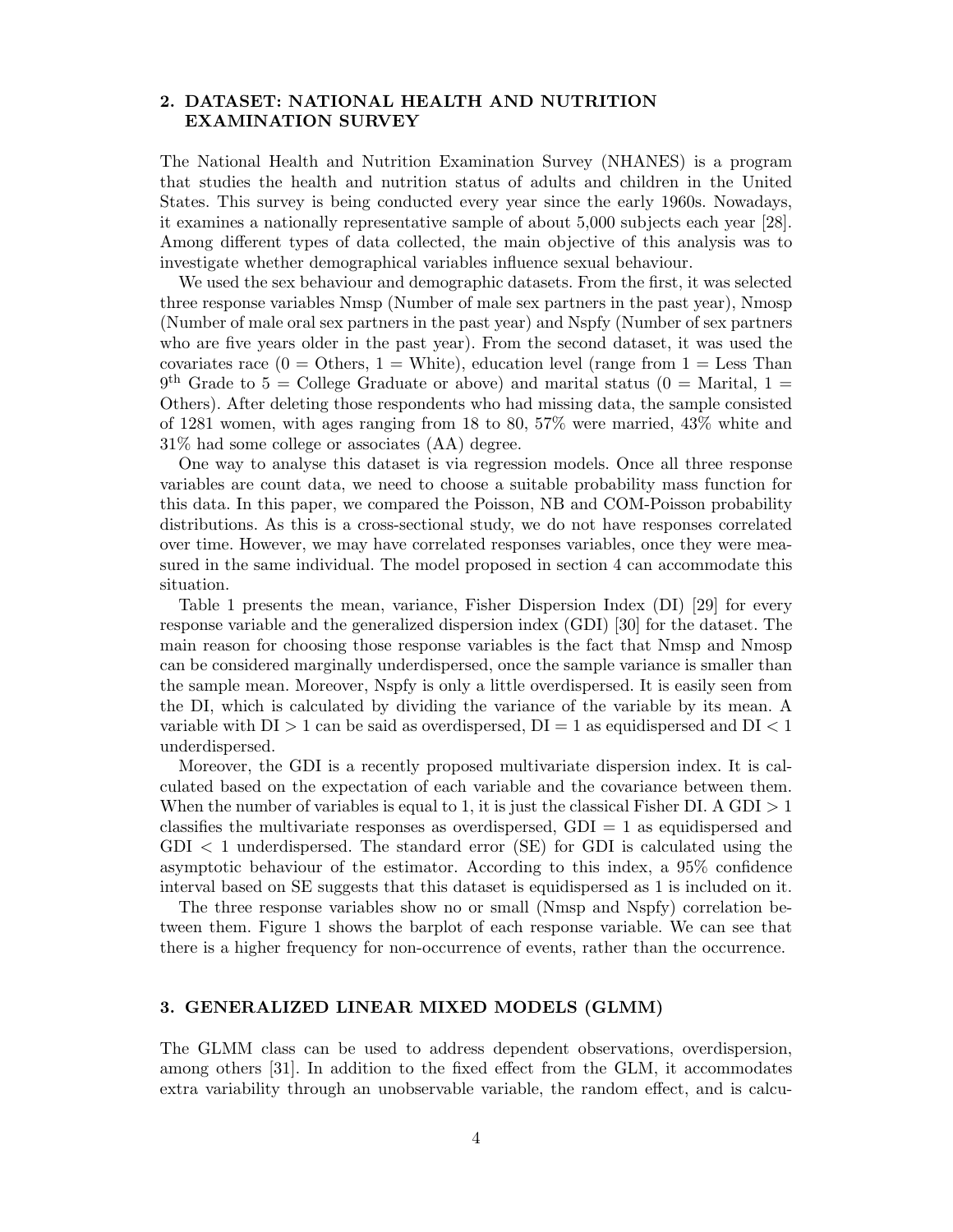Table 1. DESCRIPTIVE MEASUREMENTS FOR NHANES RESPONSE VARIABLES

<span id="page-4-1"></span>

|                              | Spearman Correlation $\rho$ Mean Variance DI |                  |       |                |                |                | GDI(SE)     |
|------------------------------|----------------------------------------------|------------------|-------|----------------|----------------|----------------|-------------|
|                              |                                              | Nmsp Nmosp Nspfy |       |                |                |                |             |
| <b>N</b> msp                 |                                              | 0.033            | 0.222 | 1.313          | 1.084          | 0.826          |             |
| <b>Nmosp</b><br><b>Nspfy</b> |                                              |                  | 0.038 | 0.372<br>0.368 | 0.350<br>0.411 | 0.939<br>1.117 | 1.092(0.22) |



<span id="page-4-2"></span>Figure 1. BARPLOT FOR EACH RESPONSE VARIABLE FROM NHANES DATA

lated for each set of dependent observations. Once the random effect is an unobserved random variable, we can write the GLMM in a hierarchical structure. The following notation is valid when the dependent observations come for repeated measurements and longitudinal studies:

$$
Y_{il} | \mathbf{b}_{i.} \sim f(\mu_{il}, \phi)
$$
  
 
$$
g(\mu_{il}) = x_{ij}^{\top} \boldsymbol{\beta} + z_{ij}^{\top} \mathbf{b}_{i}.
$$
  
\n
$$
\mathbf{b}_{i.} \sim \mathcal{N}(\mathbf{0}, \boldsymbol{\Sigma}),
$$
\n(1)

where  $Y_{il}$  is the i-th unit sample measured in the l-th times (in a longitudinal study) or in the l-th group (in a repeated measurements study),  $\mathbf{b}_i$  is a vector of random effects for each sample unit that follows a multivariate normal distribution with mean **0** and covariance matrix  $\Sigma$  to accommodate the variance of each random effect and covariance among them, f is the conditional distribution of  $Y_{il}$  on  $\mathbf{b}_i$ ,  $\mu_{il}$  is the mean for every sample unit i and measurement l, g(.) is a suitable link function, and  $z_{ij}^{\top}$  is the design matrix associated to the random effect.

## <span id="page-4-0"></span>4. MULTIVARIATE GENERALIZED LINEAR MIXED MODEL (MGLMM) FOR COUNT DATA

Let  $Y_{ir}$  be the multivariate outcome for subject i, where  $i = 1, \ldots, n$  and response variable r, where  $r = 1, \ldots, k$ . Suppose that a set of p known covariates is available for each response r, therefore,  $x_{irj}$  is the value of the *j*-th covariate for individual i and response r. The purpose of this article is to provide a joint model for a set of response variables. We start from the standard GLMM model specification with only a random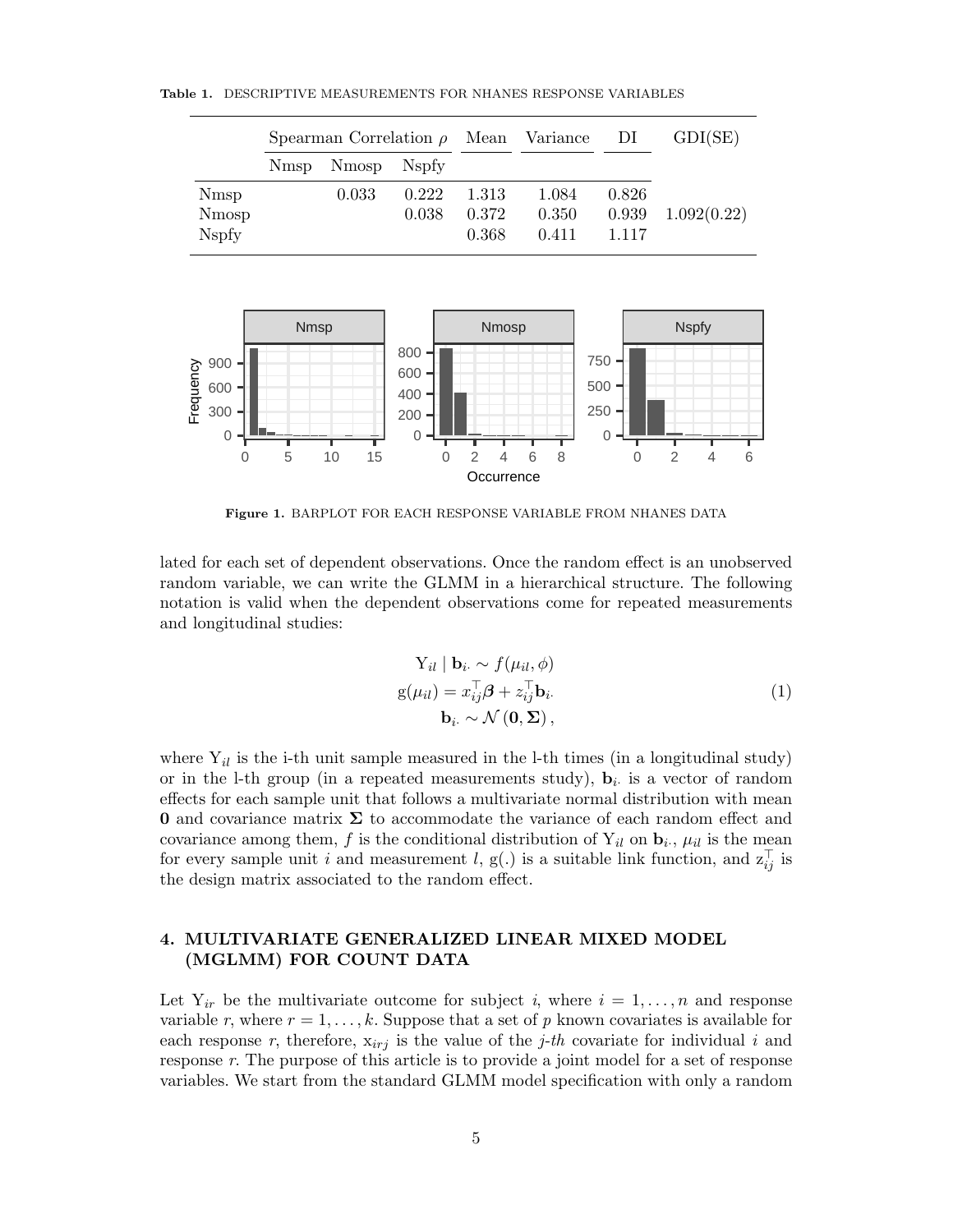intercept. The first component we need to assume is the conditional distribution of the response variables:

$$
Y_{ir} | b_{ir} \sim f(\mu_{ir}; \phi_r),
$$

where all response variables share the same distribution. However, with different mean and dispersion parameters. The second component we need to specify is the linear predictor:

$$
\mathbf{g}_r(\mu_{ir}) = x_{irj}^\top \boldsymbol{\beta}_r + \mathbf{b}_{ir},
$$

where  $g_r(.)$  is a suitable link function,  $\beta_r$  is a  $p \times 1$  vector of parameter estimates and  $b_{ir}$  is the random intercept value for each individual and response variable. Lastly, the distribution of the random effects is specified by:

$$
\begin{pmatrix} b_{i1} \\ b_{i2} \\ \vdots \\ b_{ir} \end{pmatrix} \sim NM \begin{pmatrix} 0 \\ 0 \\ \vdots \\ 0 \end{pmatrix}; \sum_{r \times r} = \begin{bmatrix} \sigma_1^2 & \rho_{12}\sigma_1\sigma_2 & \dots & \rho_{1r}\sigma_1\sigma_r \\ \rho_{21}\sigma_2\sigma_1 & \sigma_2^2 & \dots & \rho_{2r}\sigma_2\sigma_r \\ \vdots & \vdots & \ddots & \vdots \\ \rho_{r1}\sigma_r\sigma_1 & \rho_{r2}\sigma_r\sigma_2 & \dots & \sigma_r^2 \end{bmatrix},
$$

where each random effect has mean 0, variance  $\sigma^2$ , and  $\rho_{rr'}(r \neq r')$  measures the correlation between each pair of random effects. Despite this is a general modelling framework, this article addresses only the same distribution (either Poisson, binomial negative or COM-Poisson) and link function (logarithm) for all responses variables.

An important question for this type of model is whether it is possible to estimate simultaneously the dispersion parameters of the pmf and the variance parameters of the random effects, once they measure variability related to the same random variable, and can cause identifiability problems.

#### 4.1. INFERENCE AND ESTIMATION

In this section, we present the estimation procedure used to obtain the parameter estimates based on the likelihood function. In order to estimate the model presented in [section 4](#page-4-0) under the maximum likelihood (ML) paradigm, it is necessary to construct the joint distribution for both random variables  $(Y_{ir}$  and  $b_{ir})$ . Once we have a hierarchical structure, the joint distribution of  $Y_{ir}$  and  $b_{ir}$  can be factored into  $f(Y_{ir}, b_{ir}) = f(Y_{ir} | b_{ir})f(b_{ir})$ . As only Y is observed, we are interested on the marginal distribution of Y that can be obtained integrating out  $b_{ir}$ , that is,  $f(Y_{ir}) = \int f(Y_{ir} | b_{ir}) f(b_{ir}) db_{ir}$ , which in practical terms means that the joint distribution is averaged over the  $b_{ir}$  terms.

Now, we particularize the ML estimation method to the model described in [section 4.](#page-4-0) The objective is to estimate the parameter vector  $\theta = {\beta, \phi, \sigma^2, \rho},$  where  $\beta$  is the regression parameter vector,  $\phi$  the extra parameters of each distribution (dispersion in most of cases), and  $\sigma^2$  and  $\rho$  are the parameters that compose the variance covariance matrix  $\Sigma$ . The marginal likelihood function for the model described in [section 4](#page-4-0) for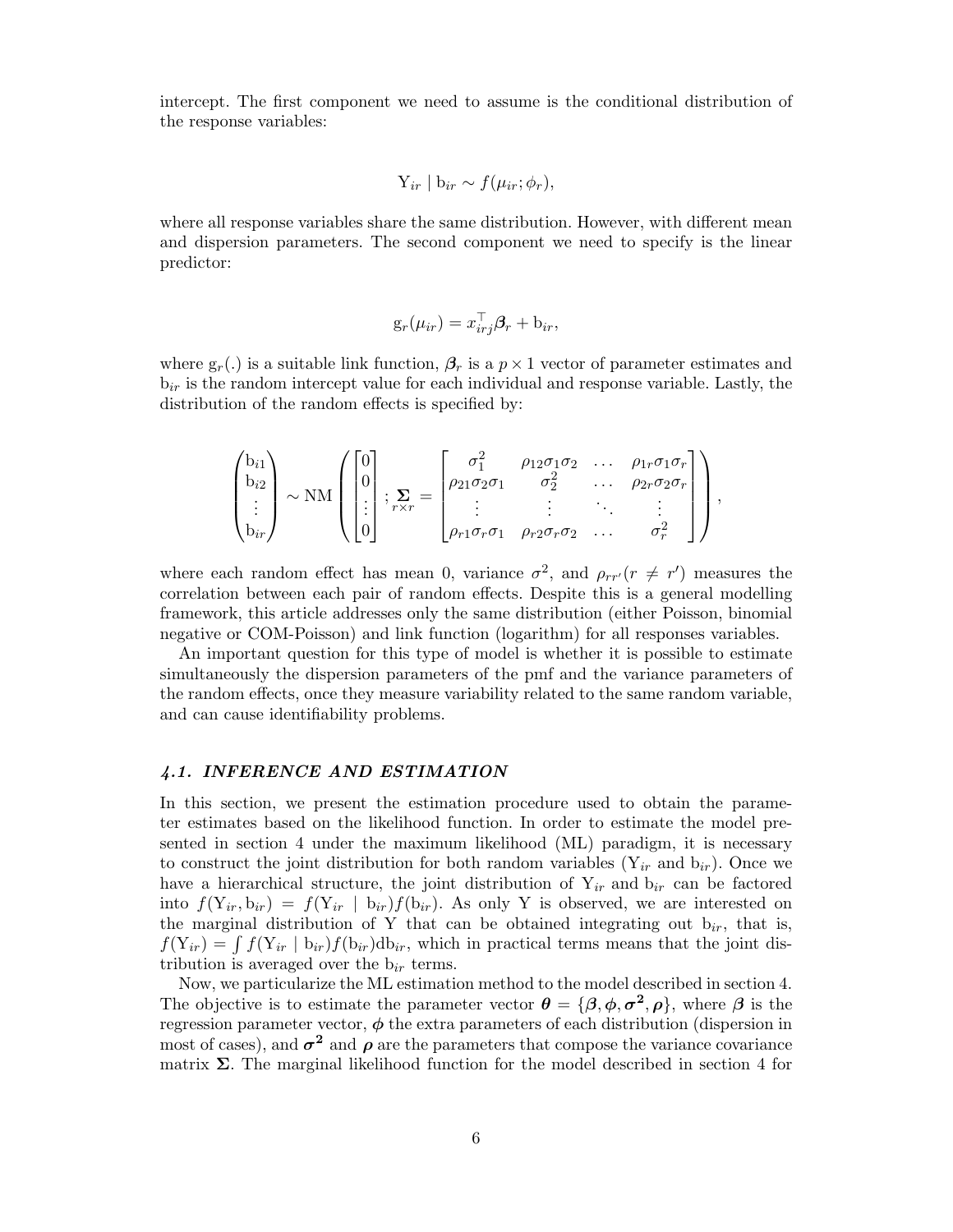each sample unit is

<span id="page-6-1"></span>
$$
L_i(\boldsymbol{\beta}, \boldsymbol{\Sigma}, \boldsymbol{\phi} \mid \mathbf{y}) = \int \prod_{r=1}^k f(\mathbf{y}_r \mid \mathbf{b}, \boldsymbol{\beta}, \boldsymbol{\phi}) f(\mathbf{b} \mid \boldsymbol{\Sigma}) d\mathbf{b}, \tag{2}
$$

where **y** is the k-response vector,  $y_r$  is each response and **b** is the random effects vector. The full likelihood for  $\theta$  is given by

$$
L(\boldsymbol{\beta}, \boldsymbol{\Sigma}, \boldsymbol{\phi}) = \prod_{i=1}^N L_i(\boldsymbol{\beta}, \boldsymbol{\Sigma}, \boldsymbol{\phi} \mid \mathbf{y}),
$$

where  $N$  is the total number of sample units. Under independence between sample units, we have:

<span id="page-6-0"></span>
$$
\mathbf{L}(\boldsymbol{\beta}, \boldsymbol{\Sigma}, \boldsymbol{\phi}) = \prod_{i=1}^{N} \int \prod_{r=1}^{k} f(\mathbf{y}_r \mid \mathbf{b}, \boldsymbol{\beta}, \boldsymbol{\phi}) f(\mathbf{b} \mid \boldsymbol{\Sigma}) \mathrm{d} \mathbf{b}.
$$
 (3)

The [Equation 3](#page-6-0) is composed of the product of two probability distributions. The first one is the probability distribution of the sample units, while the second is the probability distribution of the random effects. The distribution of the random effects is assumed to be a multivariate normal distribution. As the probability distribution of the response is not normal, the integral does not present a closed form solution expression, thus numerical methods are required to solve such integral.

## 4.1.1. Numerical integration via Laplace approximation

Once we are dealing with non-normal data, one possibility is to use numerical integration methods to solve the integral in [Equation 2](#page-6-1) for each set of sample units. Other possibilities include Penalized Quasi Likelihood (PQL) and Monte Carlo techniques that will not be covered here. It is important to note that the integral is of dimension  $k$ , and k can vary from two to r (the number of response variables). Methods based on numerical quadratures such as trapezium, 1/3 Simpson, Gauss-Hermite or adaptative Gauss-Hermite use too many points to evaluate the integrand and its complexity is proportional to the dimension of the integral [\[32\]](#page-16-6). To solve the integral in [Equation 2](#page-6-1) we used the LA, which is a special case of the adaptive Gauss-Hermite quadrature (AGHQ) when it is used only one integration point [\[33\]](#page-16-7). Although LA is faster than AGHQ, it is less accurate [\[34\]](#page-16-8).

The idea of LA is to replace an integral with a tractable closed-form expression. This resulting expression is maximized concerning the variable that we wanted to integrate and the integral is solved. Applying the LA to the integral in [Equation 2](#page-6-1) results in the marginal likelihood function. The approximation is obtained by

$$
\int_{\mathbb{R}^k} \exp\{\mathbf{Q}(\mathbf{b})\} \mathrm{d}\mathbf{b} \approx (2\pi)^{n_{\mathbf{b}}/2} \left| -\mathbf{Q}''(\hat{\mathbf{b}}) \right|^{-1/2} \exp\{\mathbf{Q}(\hat{\mathbf{b}})\},\tag{4}
$$

where  $\mathbf{Q}(\mathbf{b})$  is a uni-modal and bounded function of the variable **b** and  $n_{\mathbf{b}}$  is the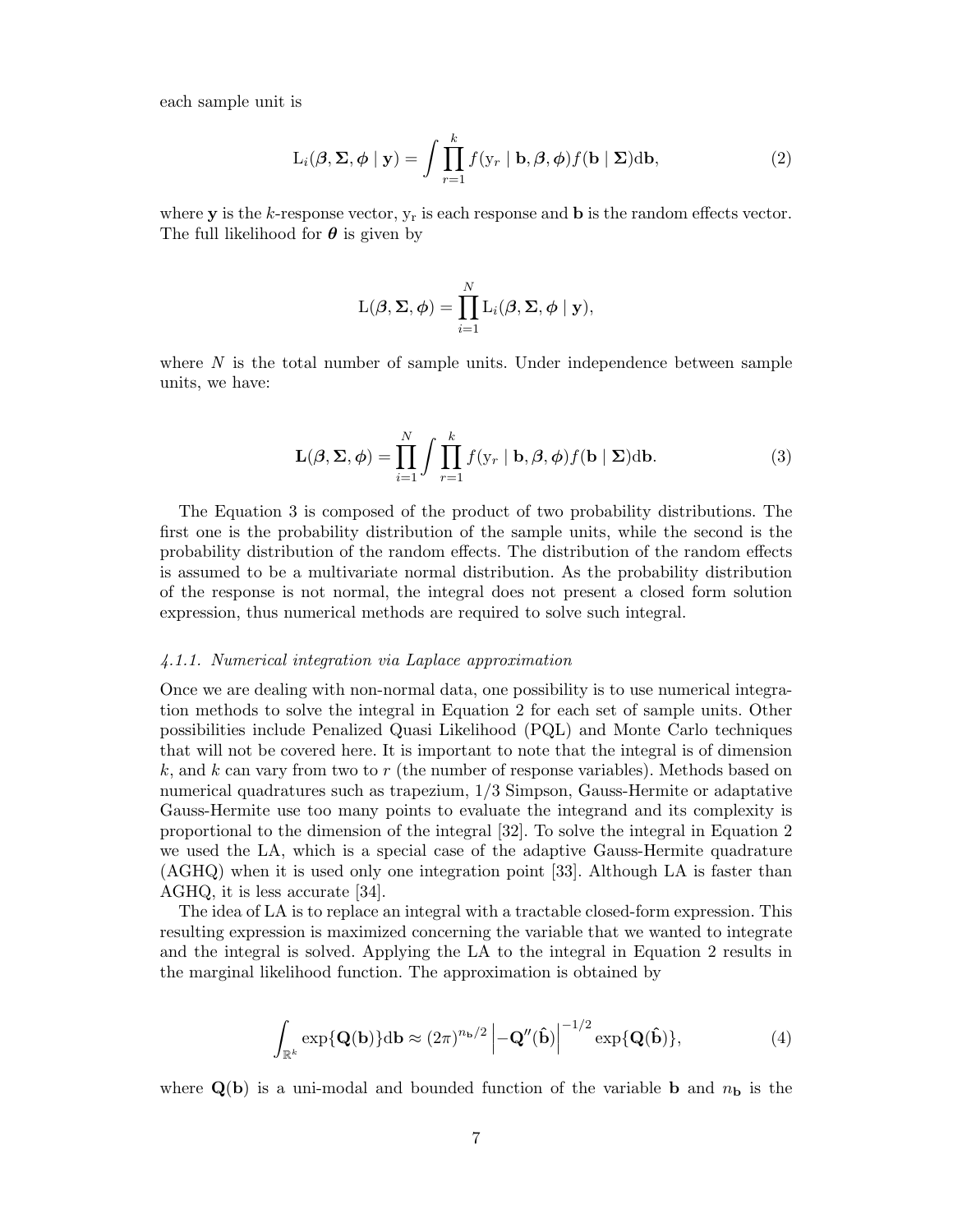dimension of the integral, that it is  $k$  in this case. Careful accounting of the approximation error shows it to generally be  $O(n^{-1})$  where n is the sample size (assuming a fixed length for b) [\[35\]](#page-16-9). In this case,  $\mathbf{Q}(\mathbf{b})$  is the log of the integrand in [Equation 2,](#page-6-1) b the random effect,  $\hat{\mathbf{b}}$  the maximized random effect values, while all other  $\boldsymbol{\theta}$  parameters remain constant. Therefore,  $Q(\hat{b})$  is the maximum value of the function with respect to **b** and  $Q''(\hat{b})$  is the curvature of the function in the maximum, or in other words, it corresponds to the value of the second derivative (Hessian) of the function in the maximum.

It is important to say that the integral of order k in [Equation 2](#page-6-1) has to be solved repeatedly in every step of the ML method for each one of the N sample units. Therefore, we have two optimizations procedures: one that is called the outer maximization, which is the maximization of the marginal likelihood (result from the integral), and another one that is called the inner maximization, which is the maximization required inside the LA.

For each optimization procedure, we have different situations. In the inner process is feasible to calculate the Hessian matrix efficiently (once we know the integrand) and to choose a good initial guess for b. Therefore, the inner process maximization can be efficiently implemented by the Newton-Raphson (NR) method (that requires secondorder derivatives). On the other hand, in the outer maximization, it is not feasible to calculate the Hessian matrix efficiently, neither we have a good initial guess after the integral is solved. Therefore, it will be maximized with algorithms that require only first-order derivatives and do not depend strongly on the initial guess as NR does. The derivatives were obtained through automatic differentiation [\[36\]](#page-16-10).

## 5. SOFTWARE IMPLEMENTATION

In this section, we present the software implementation employed to fit the model presented in [section 4.](#page-4-0) The software used was R version 4.0.2 [\[24\]](#page-15-20) along the Template Model Builder - TMB [\[37\]](#page-16-11) package. TMB is an R package that offers a collection of tools to build complex random effects statistical models through C++ templates. TMB is based on state-of-the art software: CppAD [\[38\]](#page-16-12), Eigen C++ [\[39\]](#page-16-13), BLAS [\[40\]](#page-16-14), among others libraries written in C++, which are responsible for obtaining the derivatives through AD, linear algebra computations and parallelization, respectively.

Once the user supplies an objective function in a  $C++$  template file (which, usually is the negative log-likelihood function), it obtains the marginal likelihood via LA integrating out the b random effects. The internal optimization of the LA is made via Newton's method, with first and second derivatives provided via AD from TMB. After that, the marginal can be optimized to obtain the MLE parameters with any general-purpose algorithm (using first derivative information provided from TMB), such as PORT or BFGS implemented in nlminb and optim routine in R. Moreover, the standard deviation of the parameters (or a function of it) can be obtained via the Delta method [\[41\]](#page-16-15); profiling is available too.

A implementation of the Poisson MGLMM is available on http://www.leg.ufpr.br/doku.php/publications:papercompanions.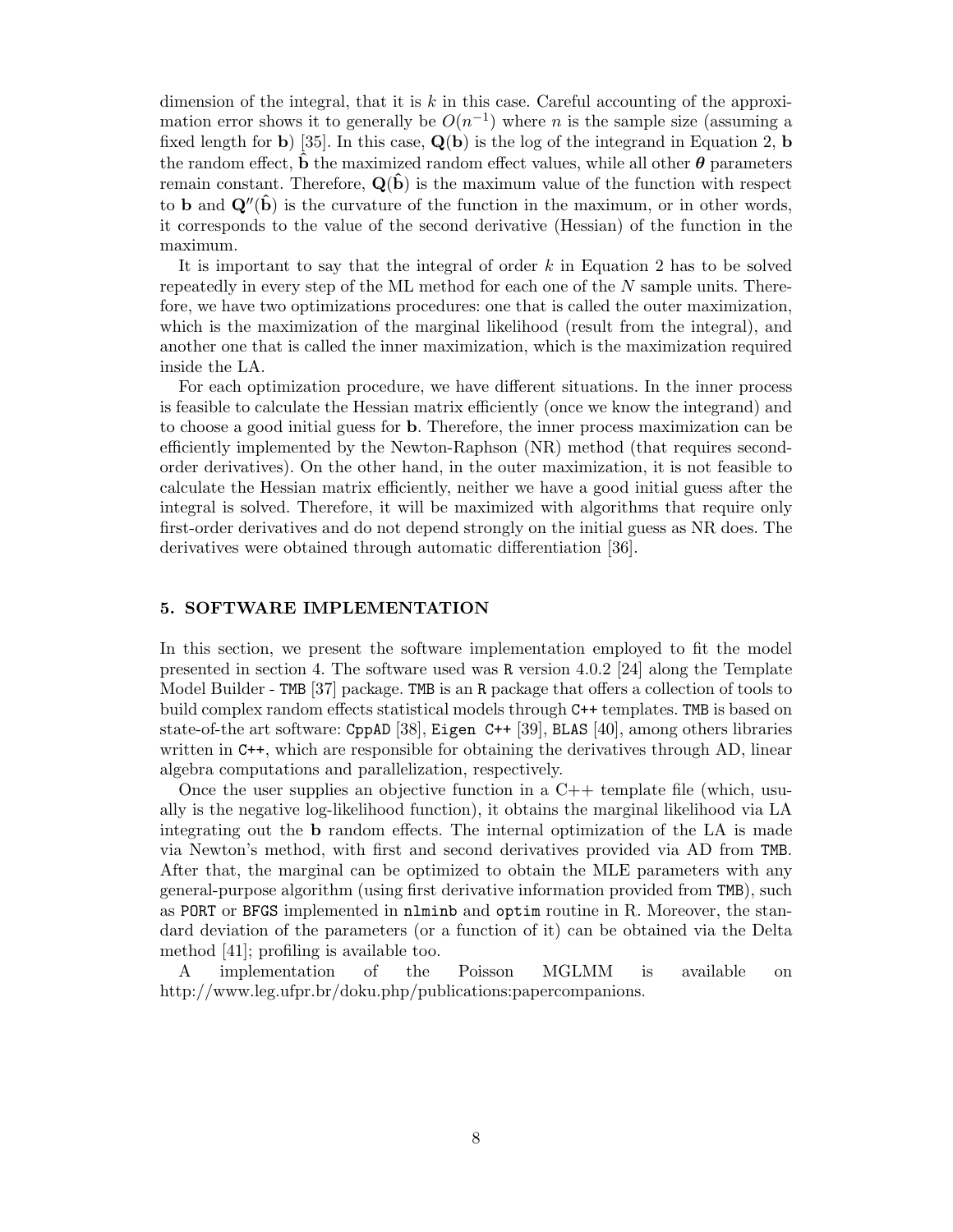#### 5.1. Reparametrization

We had to use reparametrization techniques for those parameters that vary in a subset of R. Dispersion parameters for both NB and COM-Poisson distributions were log reparametrized (ln to be more precise) into the dispersion parameter as input, allowing it to will vary on all R. For  $\sigma$  and  $\rho$  we used an efficient reparametrization from TMB under the normal multivariate specification.

Instead of estimating  $\rho$  directly in  $\Sigma$ , the TMB reparametrization consists to estimate a different unrestricted parameter  $\rho$  in a lower triangular matrix with unit diagonal L. An unstructured symmetric positive definite correlation matrix  $\Omega$  can be obtained via  $\mathbf{\Omega} = \mathbf{D}^{-\frac{1}{2}} \mathbf{L} \mathbf{L}^{\top} \mathbf{D}^{-\frac{1}{2}},$  where  $\mathbf{D} = \text{diag}(\mathbf{L} \mathbf{L}^{\top}).$ 

The  $\Omega$  matrix is only one part of TMB's  $\Sigma$  decomposition. Consider the case we have 4 response variables, so, we want to estimate 6 correlation parameters. Thus, the lower triangular matrix L has order 4 and is filled row-wise, such that:

$$
\mathbf{L} = \begin{pmatrix} 1 & & & \\ \varrho_0 & 1 & & \\ \varrho_1 & \varrho_2 & 1 & \\ \varrho_3 & \varrho_4 & \varrho_5 & 1 \end{pmatrix}.
$$

According to the the restrictions imposed into  $\Omega$ , and the way the normal multivariate was coded into TMB, the variance parameters of the random effects need to be supplied as standard deviations. To obtain the full variance-covariance matrix  $\Sigma$  we can use  $\Sigma = W\Omega W$  where W is a diagonal matrix with entries being equal to the random effects's standard deviation.

### 6. DATA ANALYSIS

In this section we apply the proposed model in [section 4](#page-4-0) to analyze the NHANES data set presented in [section 2.](#page-3-0) Initial values had to be chosen carefully for the applied models. Firstly, it was fitted a MCGLM model [\[17\]](#page-15-13) with log link function, power parameter fixed, and variance Tweedie, which corresponds to fit a Poisson Model via quasi-likelihood, in order to obtain initial parameter estimates for the regression and variance parameters (based on the variance of the residuals). On the other hand, the correlation parameter was set to 0. We did not use MCGLM to obtain initial estimates for the correlation parameter due to the difference in methodologies. This parameter estimates values were considered as initial values to the Poisson model.

Then, for every distribution, the estimation was made in two steps. In the first, the model was fitted based on a random sample (SRS) of size 350. In the second step, the initial values from the sample model were used to fit the model with the whole dataset. After that, the first estimation was carried out with the PORT routine, followed by BFGS and PORT. For the dataset analyzed, PORT was the fastest and produced a more consistent optimization over BFGS in most scenarios. In every step, initial values were used from the last optimization, and the choice of the intermediate models and the final results reported were based on the maximum value of the logLik.

The initial values for the NB model were the final estimates from the Poisson model (with initial value to the dispersion parameter  $\phi = 1$ , i.e., small overdispersion). In the same way, the initial values for the COM-Poisson model were the final estimates from the NB model (with initial value to the dispersion parameter  $\nu = 1$ , i.e., equidis-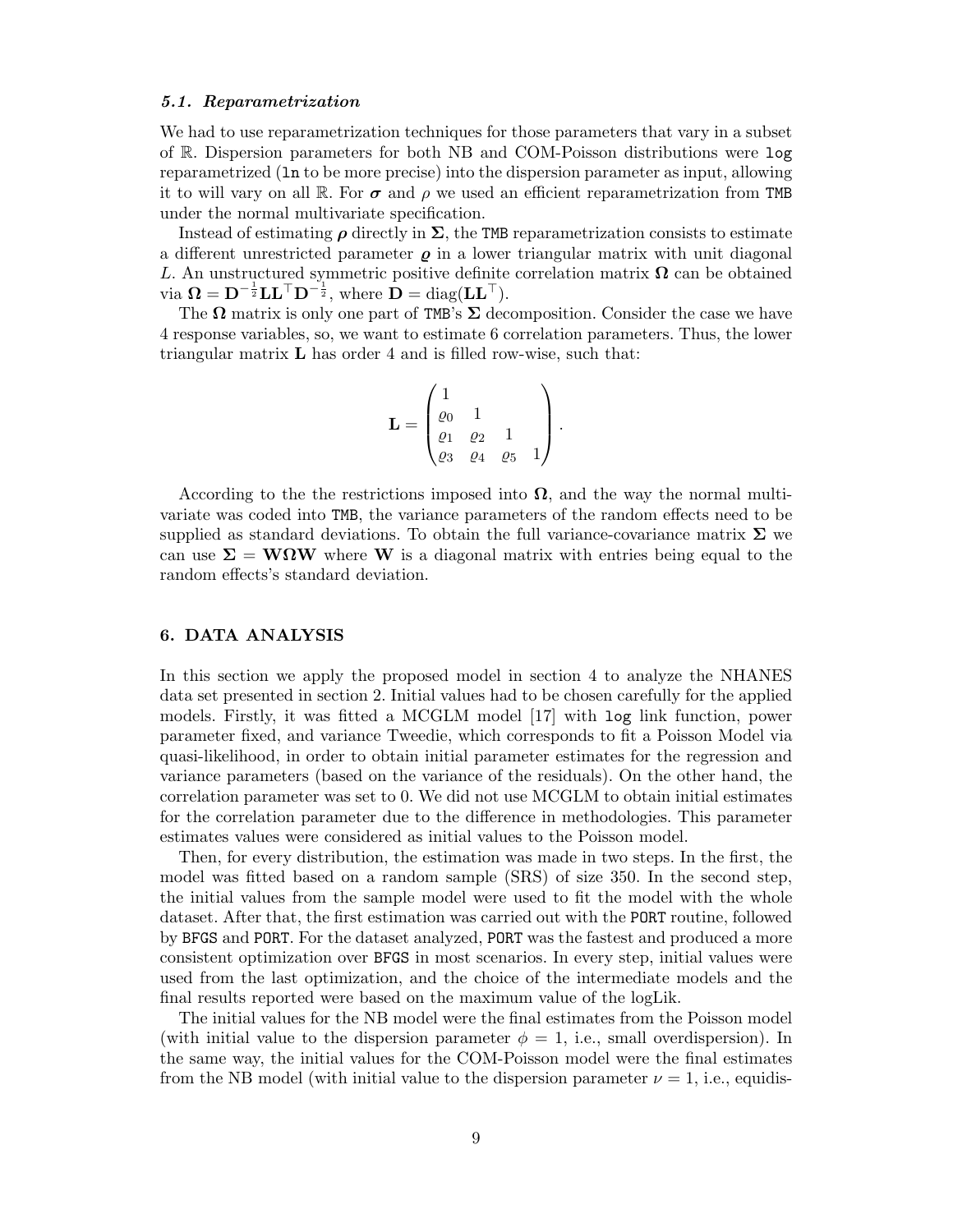<span id="page-9-0"></span>Figure 2. Model estimation process for each dataset





This workflow is described in [Figure 2.](#page-9-0) The reported results are only from the full data, as the samples were used to obtain initial estimates.

In addition to the models presented in [section 4,](#page-4-0) simpler versions of them were also fitted. We used some different scenarios concerning the variance of the random effects, one for the dispersion parameter and another for the correlation parameter. The first case considered a model with a common variance specification, where the variance of the random effect was equal to all response variables. In the second case, we used a fixed variance specification, where the variance was fixed at 1. The third scenario was when the dispersion parameter was fixed to  $\phi = 1$  for the NB and  $\nu = 1.5$  for the COM-Poisson model indicating small underdispersion for this distribution. The final and fourth scenario sets the correlation parameter to zero, which aims to reproduce the case where every response distribution would be fitted separately. As the Poisson distribution does not have a dispersion parameter, only the full specification of the model was used and when the correlation parameter was set to zero. This workflow and the linear predictor selection that is explained in the next subsection is presented in [Figure 3.](#page-10-0)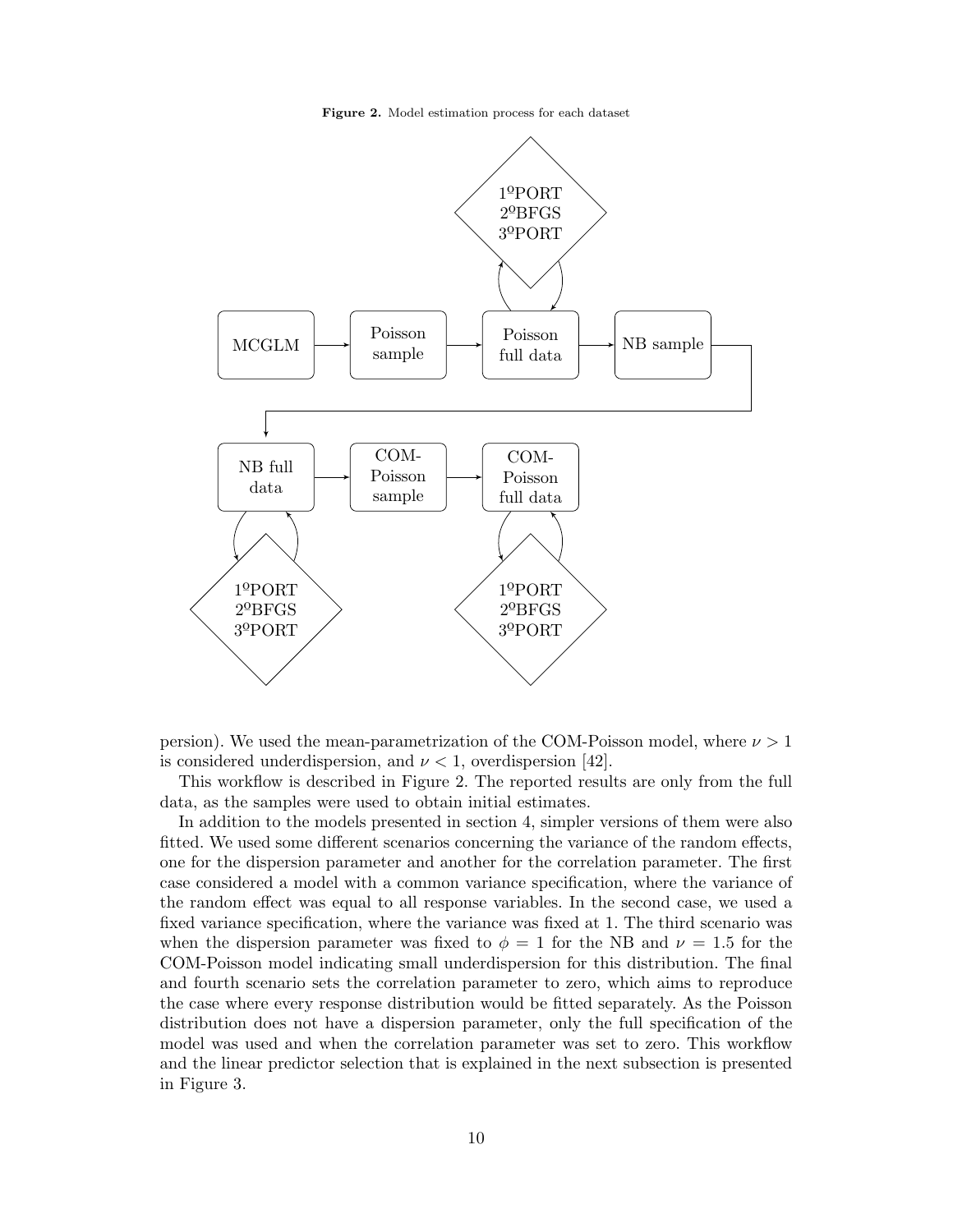

<span id="page-10-0"></span>Figure 3. Model structure and linear predictor selection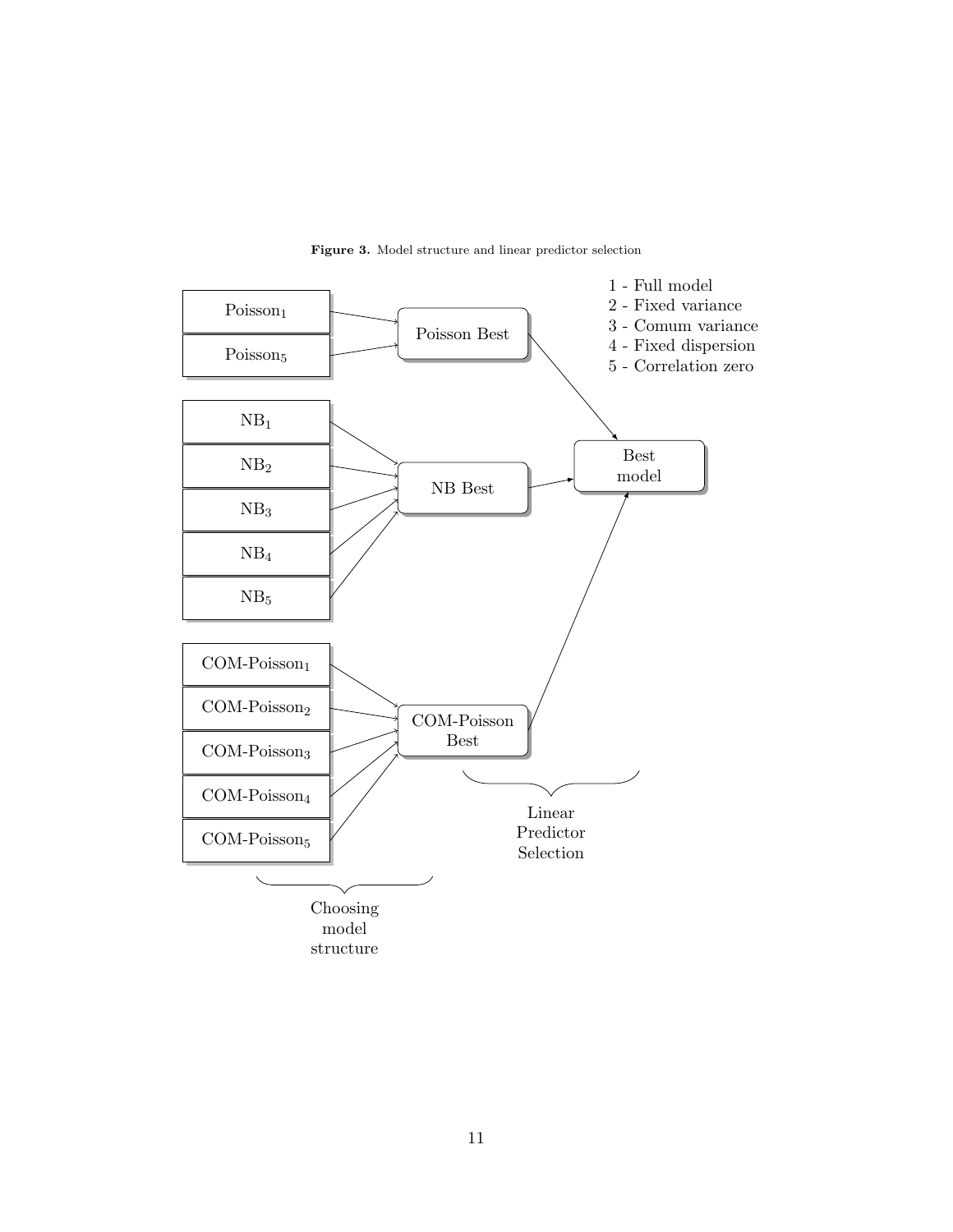<span id="page-11-0"></span>

| Model                                                                                                                           | np                         | AIC                                            | BIC                                            | Loglik                                                        | SЕ          |
|---------------------------------------------------------------------------------------------------------------------------------|----------------------------|------------------------------------------------|------------------------------------------------|---------------------------------------------------------------|-------------|
| Poisson                                                                                                                         | 21                         | 7145.1                                         | 7253.4                                         | $-3551.6$                                                     | ✓           |
| Rho Zero Poisson                                                                                                                | 18                         | 7169.8                                         | 7262.6                                         | $-3566.9$                                                     | Х           |
| NB                                                                                                                              | 24                         | 7150.2                                         | 7273.9                                         | $-3551.1$                                                     | ✓           |
| Fixed Dispersion NB                                                                                                             | 21                         | 8092.4                                         | 8200.6                                         | $-4025.2$                                                     | X           |
| Comum Variance NB                                                                                                               | 22                         | 7203.4                                         | 7316.8                                         | $-3579.7$                                                     | X           |
| Fixed Variance NB                                                                                                               | 21                         | 7924.2                                         | 8032.5                                         | $-3941.1$                                                     | ✓           |
| Rho Zero NB                                                                                                                     | 21                         | 7176.8                                         | 7285.1                                         | $-3567.4$                                                     | Х           |
| COM-Poisson<br>Fixed Dispersion COM-Poisson<br>Comum Variance COM-Poisson<br>Fixed Variance COM-Poisson<br>Rho Zero COM-Poisson | 24<br>21<br>22<br>21<br>21 | 4615.9<br>6991.7<br>5608.2<br>6649.8<br>5526.3 | 4739.6<br>7099.9<br>5721.6<br>6758.0<br>5634.5 | $-2284.0$<br>$-3474.8$<br>$-2782.1$<br>$-3303.9$<br>$-2742.1$ | ✓<br>Х<br>✓ |

Table 2. Goodenss-of-fit measures for NHANES data from different distributions and specifications

We reported the results of the models presented in [Figure 2](#page-9-0) and their variations with log-likelihood value (logLik - larger the best), Akaike Information Criterion (AIC - lower the best), Bayesian Information Criterion (BIC - lower the best), number of parameters estimates (np) and whether the SE was returned or not for the parameter estimates.

#### 6.1. NHANES data

[Table 2](#page-11-0) presents the goodness-of-fit measures for NHANES data from different distributions and specifications.

Overall, the model which best fitted the data with respect to the three fit measures was the COM-Poisson with full specification. We can also note a large difference in absolute numbers against the competitors. The second best specification was with rho zero for the COM-Poisson model. Moreover, we can note a very close logLik between the NB and the Poisson: it happened due to a large value for the dispersion parameter of the NB, approaching for the Poisson model. Among the smaller specifications, the fixed dispersion was the worst scenario for both NB and COM-Poisson models.

These results agree with the underdispersion characteristic of the data presented in [Table 1.](#page-4-1) It is important to note that beforehand only COM-Poisson is able to deal with underdispersion data due to the  $\nu$  parameter. For Poisson and NB models, the random effects structure only added some extra variance for each response variable. For Poisson, the extra variance parameter gives the flexibility to model only overdispersion; while for NB, it allows modelling even greater variability than the traditional NB model. Therefore, the analysis of this dataset confirmed the expected results by the specified model and distributions.

The checkmark  $\checkmark$  in the last column specifies that the SE of the parameter estimate was returned at least for one parameter of the model. The  $\chi$  indicates that it was not possible to return the SE for any parameter estimate of the model. In order to deal with this problem, we modified the linear predictor excluding those covariates that their respective parameter estimates did not have the SEs returned for each response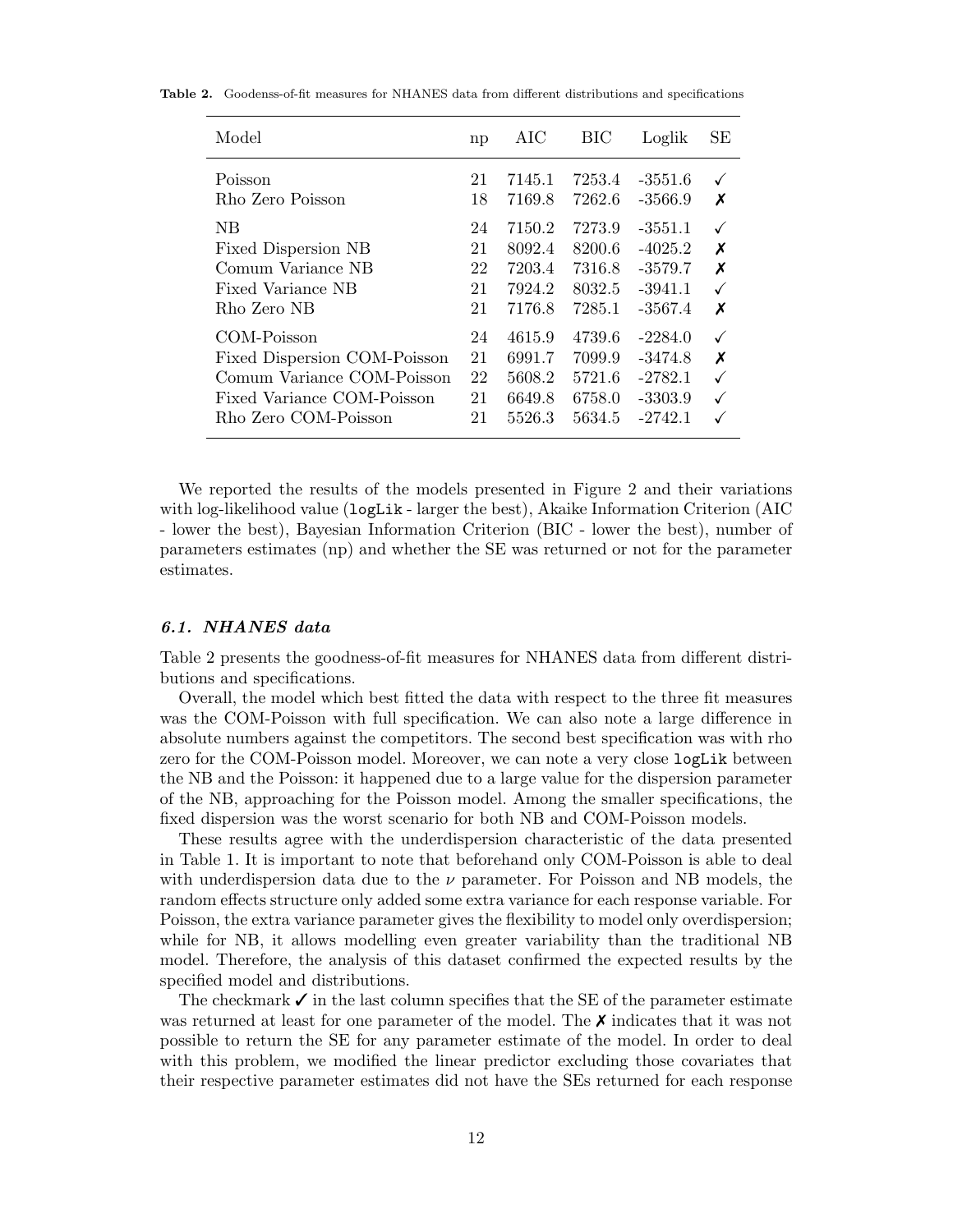<span id="page-12-0"></span>

| Model                        | $\mathbf{nn}$ | AIC | BIC | $log\text{Lik}$ SE                                                                              |  |
|------------------------------|---------------|-----|-----|-------------------------------------------------------------------------------------------------|--|
| Poisson<br>NR<br>COM-Poisson |               |     |     | $16$ 7147.8 7230.3 -3557.9 $\checkmark$<br>19 7153.1 7251.0 -3557.5<br>19 4448.6 4546.6 -2205.3 |  |

Table 3. Goodness-of-fit measures for NHANES data from the best specification for each distribution



COM–Poisson A NB **I**n Poisson

<span id="page-12-1"></span>Figure 4. Regression parameter estimates and 95% confidence intervals by outcome and final model

variable based on the best model, and it was refitted. The same linear predictor was used to fit the best model from each distribution, in this case, Poisson, and NB. The results are presented in [Table 3.](#page-12-0)

We can see that reducing the linear predictor improved the COM-Poisson model fit, while it worsened the Poisson and NB in terms of  $logList$  and AIC, but improved the BIC because of a greater penalty due to the number of parameters. In order to better understand the behaviour of the parameter estimates, [Figure 4](#page-12-1) compares the regression estimates, [Table 4](#page-13-0) compares the dispersion and [Equation 5](#page-13-1) presents a matrix where out of the diagonal are presented correlation estimates and the SE of each random effect, along with the standard deviation and SE in the diagonal.

From [Figure 4](#page-12-1) we can see that for most of the estimates, the COM-Poisson confidence intervals were smaller than NB and Poisson models. As these distributions can not handle underdispersed data, they tend to overestimate the SE of the parameter estimates. The confidence interval for Nmosp intercept based on COM-Poisson was the only larger than NB and Poisson models. Moreover, we see that the intercept point estimate was not close between COM-Poisson and the other two models in every scenario.

Regarding the relationship between the covariates and the response variables, the models considered, mostly agree in the direction of the relationship to each response variable. Race  $(0 = 0)$  thers,  $1 =$  White) covariate had a null effect for Nmsp and Nmosp; for Nspfy had a negative effect for Poisson and NB models and null for COM-Poisson model. Marital status  $(0 = \text{Married}, 1 = \text{Others})$  had a positive effect for all three response variables and Poisson and NB models; while COM-Poisson model had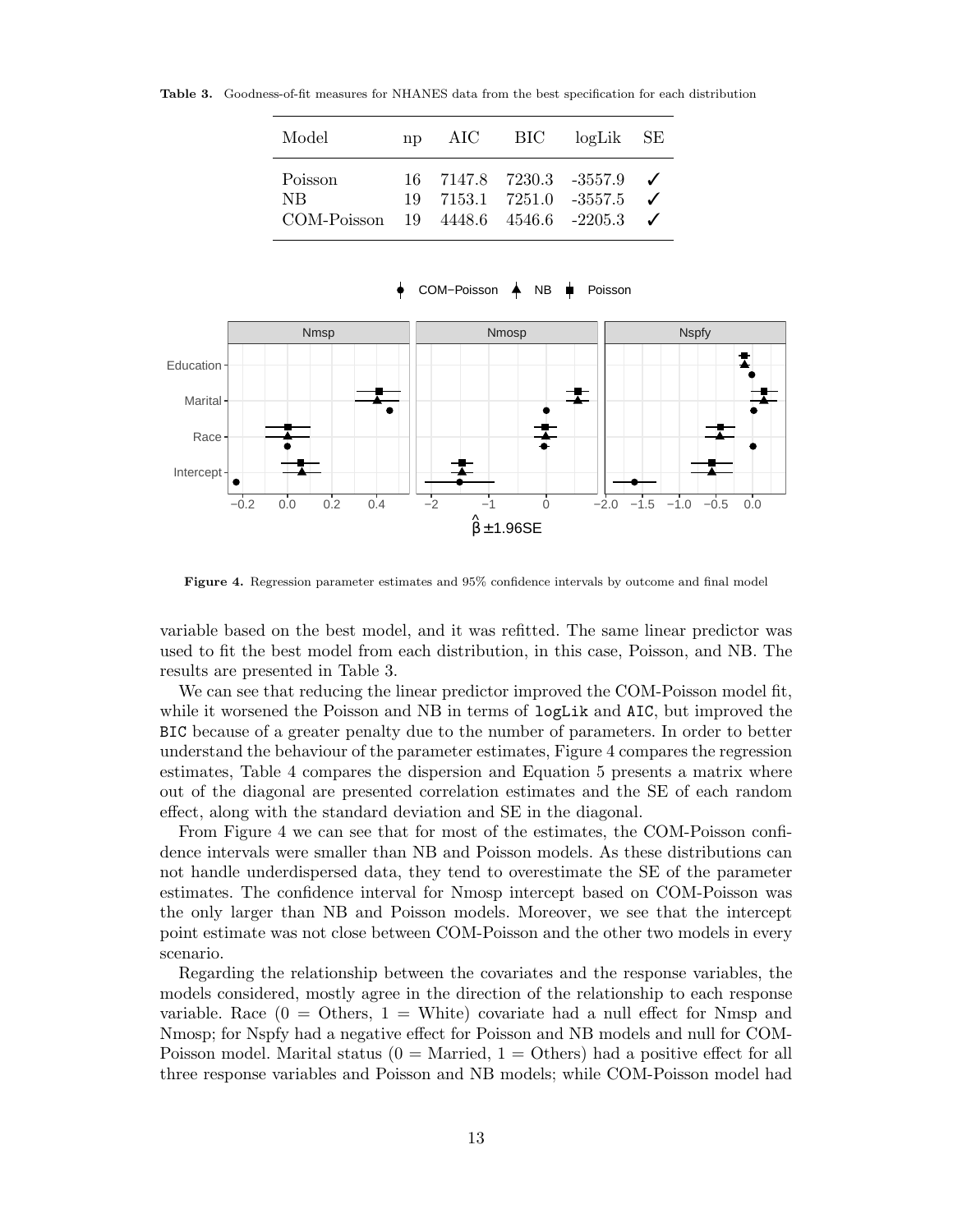<span id="page-13-0"></span>

|                                       | NB $(\phi)$                  |                              | COM-Poisson $(\hat{\nu})$  |                         |  |
|---------------------------------------|------------------------------|------------------------------|----------------------------|-------------------------|--|
| Outcome                               | Estimate                     | SE.                          | Estimate                   | SE.                     |  |
| <b>N</b> msp<br>Nmosp<br><b>Nspfy</b> | 4958.17<br>753.63<br>1996.65 | 21947.1<br>3878.4<br>12993.9 | 46.513<br>20.964<br>19.675 | 0.059<br>5.829<br>1.286 |  |

Table 4. Dispersion parameter estimates and SEs for each model and outcome of NHANES data

only a positive effect for Nmsp. Finally, education level (range from  $1 =$  Less Than  $9<sup>th</sup>$  Grade to 5 = College Graduate or above) had a negative effect on Nspfy for NB and Poisson models and null effect for COM-Poisson. In those models that can not handle underdispersion, more information was captured by the regression parameters than in the COM-Poisson model.

From [Table 4](#page-13-0) we can see that  $\phi$  was large enough to approximate the NB to a Poisson model followed by an even larger SE; it justifies the similar model measures presented in [Table 2](#page-11-0) and [Table 3.](#page-12-0) For COM-Poisson, large  $\hat{\nu}$  values indicate underdispersion and a small SE indicates that  $\hat{\nu}$  is not one, so, it cannot be considered equidispersed.

<span id="page-13-1"></span>
$$
\Sigma'_{\text{Poisson}} = \begin{bmatrix}\n0.18(0.03)^* & 0.94(0.1)^* & 0.97(0.04)^* \\
0.23(0.08)^* & 0.92(0.13)^* \\
0.63(0.07)^* \\
\Sigma'_{\text{NB}} = \begin{bmatrix}\n0.18(0.03)^* & 0.97(0.08)^* & 0.99(0.02)^* \\
0.23(0.08)^* & 0.97(0.09)^* \\
0.23(0.08)^* & 0.97(0.09)^* \\
0.63(0.07)^* \\
\end{bmatrix} \\
\Sigma'_{\text{COM-Poisson}} = \begin{bmatrix}\n0.48(<0.01)^* < -0.01(<0.01)^* < 0.01(0.01) \\
0.48(<0.01)^* < -0.01(<0.01)^* < -0.01(0.01) \\
1.21(0.15)^* < -0.01(0.01) \\
1.25(0.06)^*\n\end{bmatrix}
$$

[Equation 5](#page-13-1) presents the correlation between random effects in the upper diagonal and the standard deviation in the diagonal. Stars represent statistical significance at 5% level. It was necessary to make a distinction between  $\Sigma$  and  $\Sigma'$  because the last one uses standard deviation in the diagonal, and the first use variance.

[Equation 5](#page-13-1) shows that the correlation estimates for Poisson and NB model are close to one and are significant at 5% level. In contrast, the correlation estimates for the COM-Poisson model are close to zero and only one is significant (between Nmsp and Nmosp). It seems that the underdispersion information not modelled by Poisson and NB models are somewhat present in the correlation estimates. Moreover, the standard deviation of the random effect was larger for COM-Poisson than was the Poisson and NB models. It may occur because at the same time that the COM-Poisson has greater variability due to the random effect standard deviation, it balances out with smaller dispersion of  $\hat{\nu}$  parameter.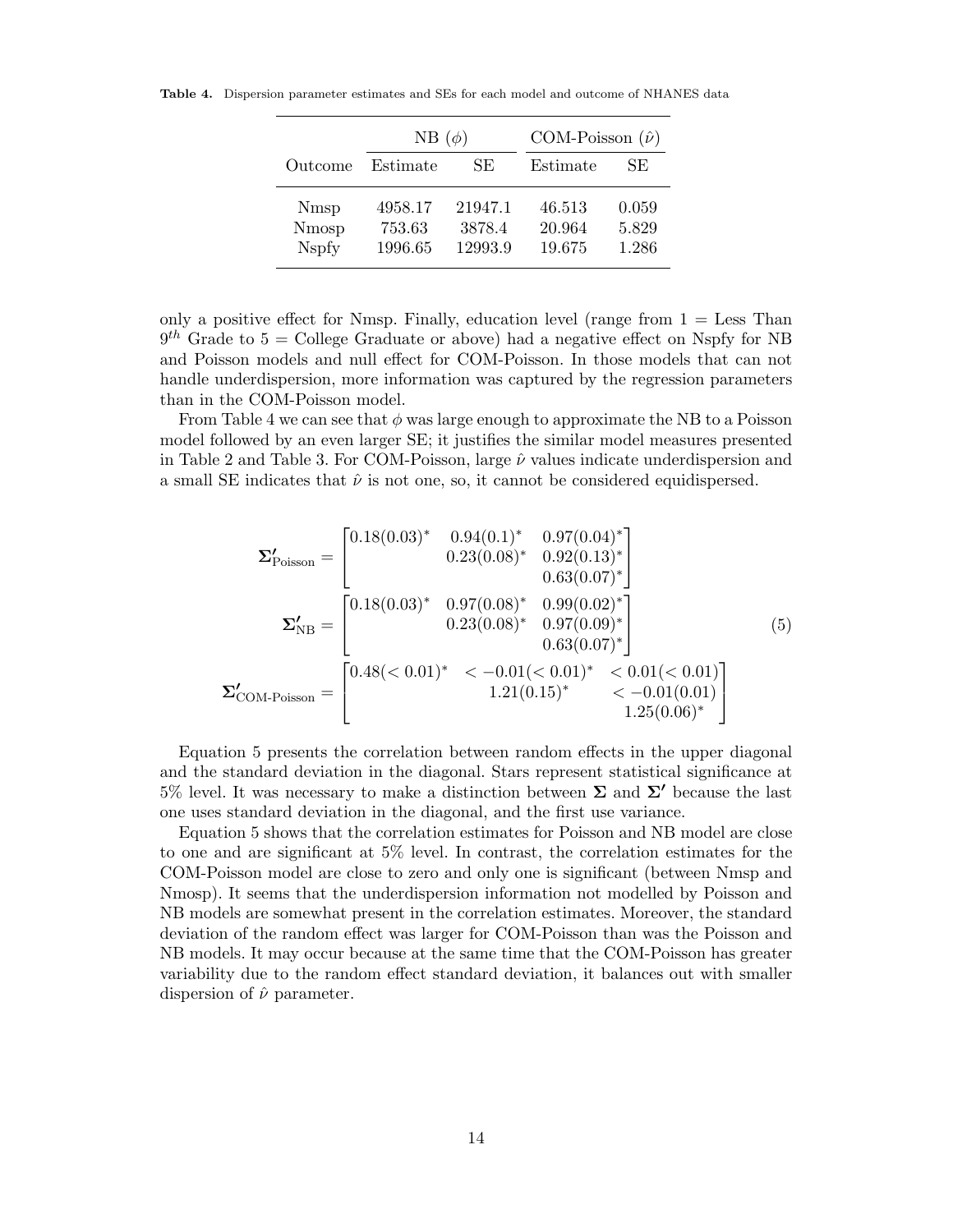## 7. Discussion

The main focus of this article was to propose MGLMM for underdispersed count data. With this new class of statistical models, we can model more than one response variable in the same framework accommodating a random effect that follows a multivariate normal distribution (MN). The parameters of the covariance matrix from the MN allow us to account for the correlation between the random effects and the variance of them. This extra feature is not available in a GLMM model, where it is necessary to model one response variable at a time.

In particular, we addressed only count data problems, considering Poisson, NB and COM-Poisson distributions. This model was implemented using the TMB package in R. It was estimated under the ML paradigm using numerical integration via LA with inner and outer optimization based on Newton's method and general-purpose algorithm respectively, such as BFGS and PORT routines, which derivatives are provided through AD.

A dataset from the NHANES survey was analysed by each model and variations of them: rho set to zero, fixed dispersion, fixed variance and common variance for all random effects. It comprised of three response variables, being one equidispersed and two underdispersed. The COM-Poisson was the best model compared to their counterparts according to logLik, AIC and BIC, especially because of its ability to model underdispersion. The SEs were smaller compared to the Poisson and NB models. The dispersion parameter  $\nu$  indicated underdispersion, which is expected due to the nature of the data and the correlation parameter  $\rho$  was almost zero.

Therefore, we suggest using the MGLMM model framework for count data. In particular, the best results were obtained with the COM-Poisson model in three real datasets. The main advantage of it is the possibility to model all response variables at the same time and measure the correlation between the random effects.

Future work could include the exploration of the residuals for this model and propose a correlation coefficient between the response variables, not the random effects, that it is based on the correlation of the random effect.

### Disclosure statement

No potential competing interest was reported by the authors.

#### Funding

The corresponding author was funded with a scholarship provided by the Coordenação de Aperfeiçoamento de Pessoal de Nível Superior (CAPES).

### References

- <span id="page-14-0"></span>[1] Galton F. Regression towards mediocrity in hereditary stature. The Journal of the Anthropological Institute of Great Britain and Ireland. 1886;15:246–263.
- <span id="page-14-1"></span>[2] Nelder JA, Wedderburn RW. Generalized linear models. Journal of the Royal Statistical Society: Series A (General). 1972;135(3):370–384.
- <span id="page-14-2"></span>[3] Tamioso PR, Maiolino Molento CF, Boivin X, et al. Inducing positive emotions: Behavioural and cardiac responses to human and brushing in ewes selected for high vs low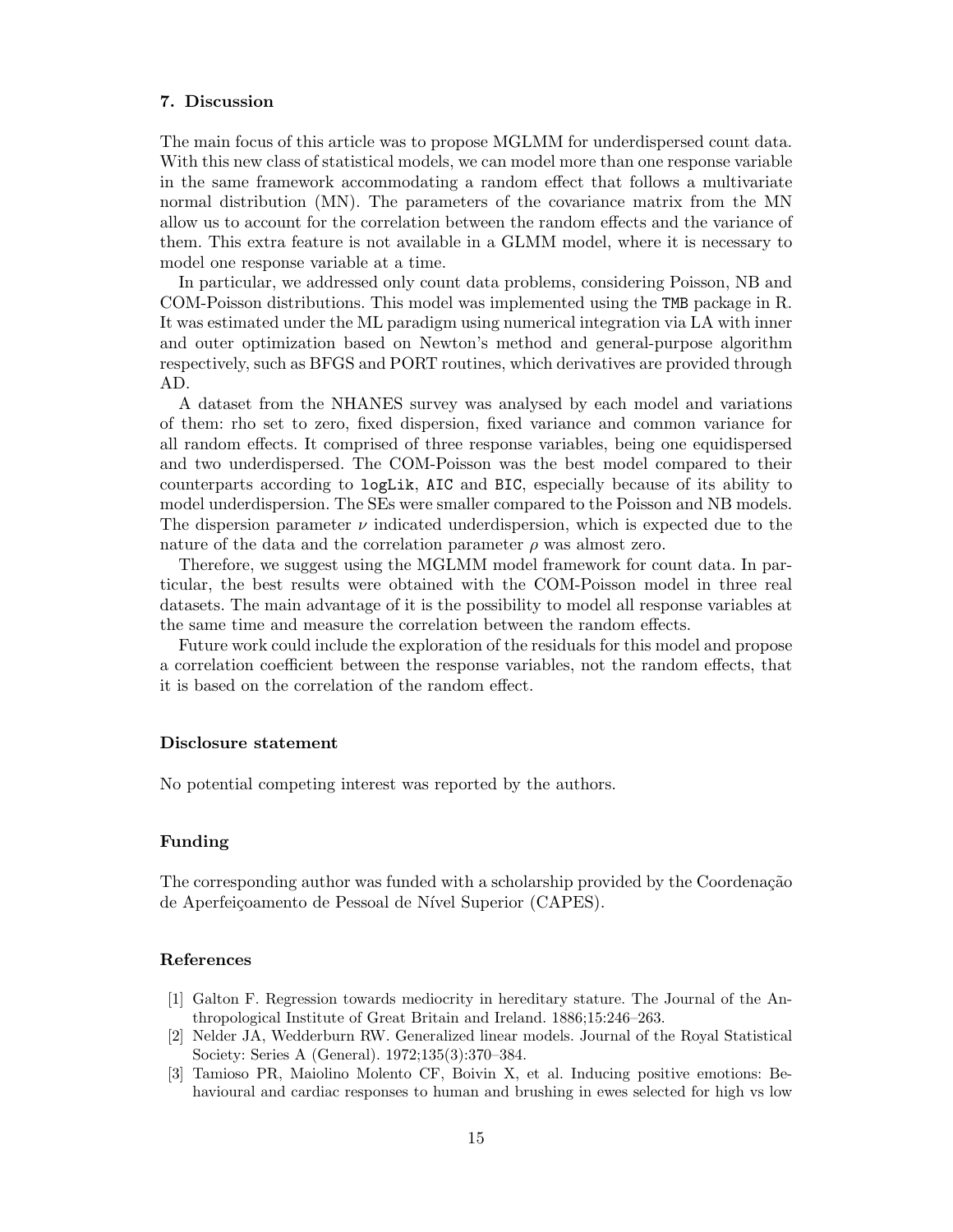social reactivity. Applied Animal Behaviour Science.  $2018;208:56 - 65$ . Available from: <http://www.sciencedirect.com/science/article/pii/S0168159118304490>.

- <span id="page-15-0"></span>[4] Grunwald GK, Bruce SL, Jiang L, et al. A statistical model for under-or overdispersed clustered and longitudinal count data. Biometrical Journal. 2011;53(4):578–594.
- <span id="page-15-1"></span>[5] Zeviani WM, Ribeiro Jr PJ, Bonat WH, et al. The gamma-count distribution in the analysis of experimental underdispersed data. Journal of Applied Statistics. 2014;41(12):2616– 2626.
- <span id="page-15-2"></span>[6] Bonat WH, Jørgensen B, Kokonendji CC, et al. Extended Poisson–Tweedie: Properties and regression models for count data. Statistical Modelling. 2018;18(1):24–49.
- <span id="page-15-3"></span>[7] El-Shaarawi AH, Zhu R, Joe H. Modelling species abundance using the Poisson–Tweedie family. Environmetrics. 2011;22(2):152–164.
- <span id="page-15-4"></span>[8] Jørgensen B, Kokonendji CC. Discrete dispersion models and their Tweedie asymptotics. AStA Advances in Statistical Analysis. 2016;100(1):43–78.
- <span id="page-15-5"></span>[9] Shmueli G, Minka TP, Kadane JB, et al. A useful distribution for fitting discrete data: revival of the Conway–Maxwell–Poisson distribution. Journal of the Royal Statistical Society: Series C (Applied Statistics). 2005;54(1):127–142.
- <span id="page-15-6"></span>[10] Zeileis A, Kleiber C, Jackman S. Regression models for count data in R. Journal of statistical software. 2008;27(8):1–25.
- <span id="page-15-7"></span>[11] Ridout M, Demétrio CG, Hinde J. Models for count data with many zeros. In: Proceedings of the XIXth international biometric conference; Vol. 19; International Biometric Society Invited Papers Cape Town, South Africa; 1998. p. 179–192.
- <span id="page-15-8"></span>[12] Bonat WH, Jørgensen B. Multivariate covariance generalized linear models. Journal of the Royal Statistical Society Series C (Applied Statistics). 2016;:649–675.
- <span id="page-15-9"></span>[13] Inouye DI, Yang E, Allen GI, et al. A review of multivariate distributions for count data derived from the Poisson distribution. Wiley Interdisciplinary Reviews: Computational Statistics. 2017;9(3):e1398.
- <span id="page-15-10"></span>[14] Campbell JT. The Poisson correlation function. Proceedings of the Edinburgh Mathematical Society. 1934;4(1):18–26.
- <span id="page-15-11"></span>[15] Famoye F. A multivariate generalized Poisson regression model. Comm Statist Theory Methods. 2015 Feb;44(3):497–511.
- <span id="page-15-12"></span>[16] Winkelmann R. Econometric analysis of count data. Springer Science & Business Media; 2008.
- <span id="page-15-13"></span>[17] Bonat WH. mcglm: Multivariate covariance generalized linear models; 2016. R package version 0.3.0; Available from: <https://CRAN.R-project.org/package=mcglm>.
- <span id="page-15-14"></span>[18] Wedderburn RW. Quasi-likelihood functions, generalized linear models, and the gauss—newton method. Biometrika. 1974;61(3):439–447.
- <span id="page-15-15"></span>[19] Liang KY, Zeger SL. Longitudinal data analysis using generalized linear models. Biometrika. 1986;73(1):13–22.
- <span id="page-15-16"></span> $[20]$  BUrkner PC. Advanced Bayesian multilevel modeling with the R package brms. The R Journal. 2018;10(1):395–411.
- <span id="page-15-17"></span>[21] Hadfield JD. Mcmc methods for multi-response generalized linear mixed models: The MCMCglmm R package. Journal of Statistical Software. 2010;33(2):1–22. Available from: <http://www.jstatsoft.org/v33/i02/>.
- <span id="page-15-18"></span>[22] Dempster AP. A generalization of bayesian inference. Journal of the Royal Statistical Society: Series B (Methodological). 1968;30(2):205–232.
- <span id="page-15-19"></span>[23] Lee Y, Nelder JA. Hierarchical generalized linear models. Journal of the Royal Statistical Society Series B (Methodological). 1996;58(4):619–678. Available from: [http:](http://www.jstor.org/stable/2346105) [//www.jstor.org/stable/2346105](http://www.jstor.org/stable/2346105).
- <span id="page-15-20"></span>[24] R Core Team. R: A language and environment for statistical computing. Vienna, Austria: R Foundation for Statistical Computing; 2020. Available from: [https://www.R-project.](https://www.R-project.org/) [org/](https://www.R-project.org/).
- <span id="page-15-21"></span>[25] Brooks ME, Kristensen K, van Benthem KJ, et al. glmmTMB balances speed and flexibility among packages for zero-inflated generalized linear mixed modeling. The R Journal. 2017;9(2):378–400. Available from: [https://journal.r-project.org/archive/2017/](https://journal.r-project.org/archive/2017/RJ-2017-066/index.html)